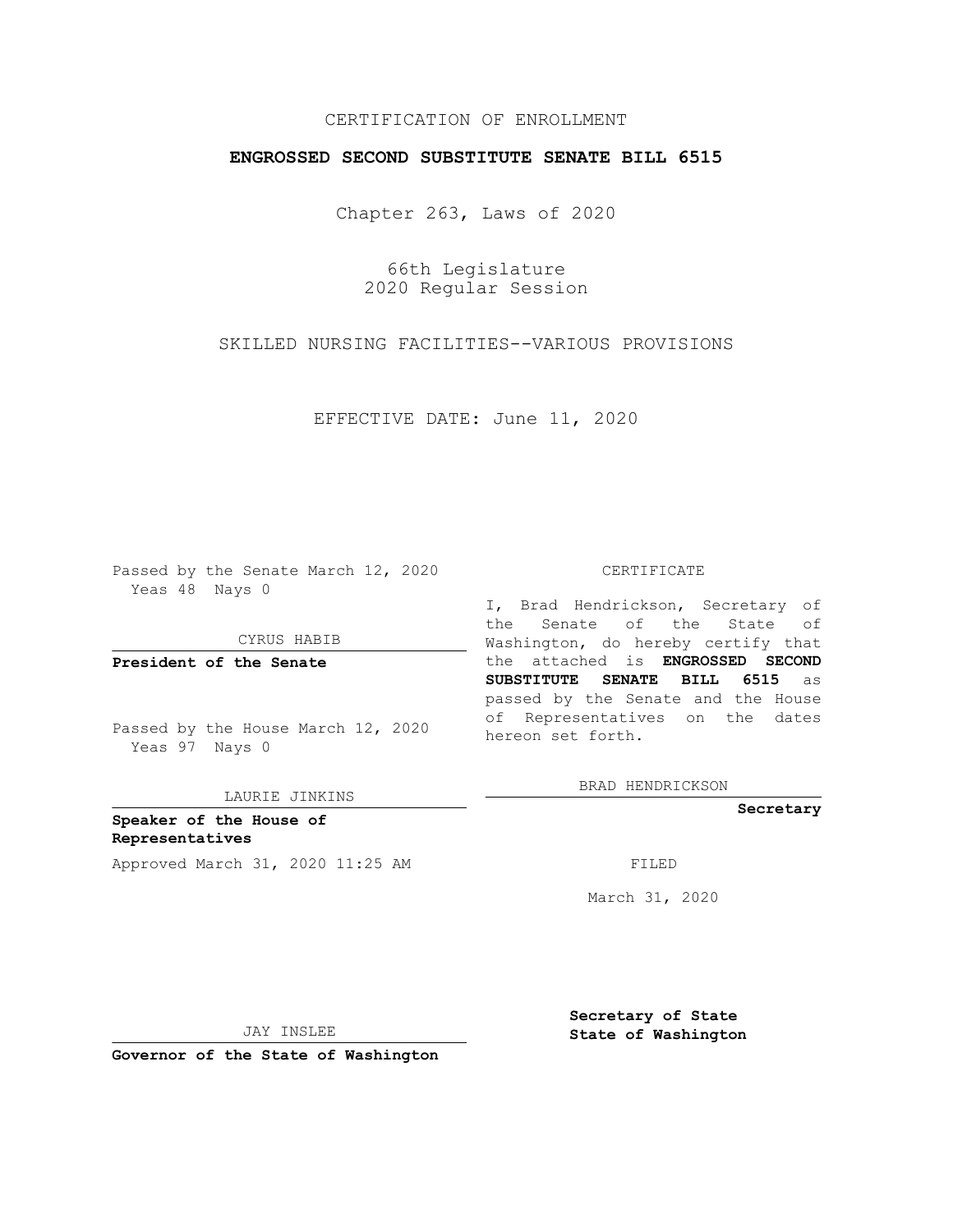### **ENGROSSED SECOND SUBSTITUTE SENATE BILL 6515**

AS AMENDED BY THE HOUSE

Passed Legislature - 2020 Regular Session

# **State of Washington 66th Legislature 2020 Regular Session**

**By** Senate Ways & Means (originally sponsored by Senators Van De Wege, Randall, Mullet, Takko, Lovelett, Liias, Conway, Hasegawa, and Wilson, C.)

READ FIRST TIME 02/11/20.

1 AN ACT Relating to nursing facilities; and amending RCW 2 18.51.091, 18.51.230, and 74.42.360.

3 BE IT ENACTED BY THE LEGISLATURE OF THE STATE OF WASHINGTON:

4 **Sec. 1.** RCW 18.51.091 and 1987 c 476 s 24 are each amended to 5 read as follows:

 The department shall ((make or cause to be made at least one 7 inspection of)) inspect each nursing home ((prior to license renewal and shall inspect community-based services as part of the licensing renewal survey)) periodically in accordance with federal standards 10 under 42 C.F.R. Part 488, Subpart E. The inspection shall be made without providing advance notice of it. Every inspection may include an inspection of every part of the premises and an examination of all records, methods of administration, the general and special dietary and the stores and methods of supply. Those nursing homes that provide community-based care shall establish and maintain separate and distinct accounting and other essential records for the purpose of appropriately allocating costs of the providing of such care: PROVIDED, That such costs shall not be considered allowable costs for reimbursement purposes under chapter 74.46 RCW. Following such inspection or inspections, written notice of any violation of this law or the rules and regulations promulgated hereunder, shall be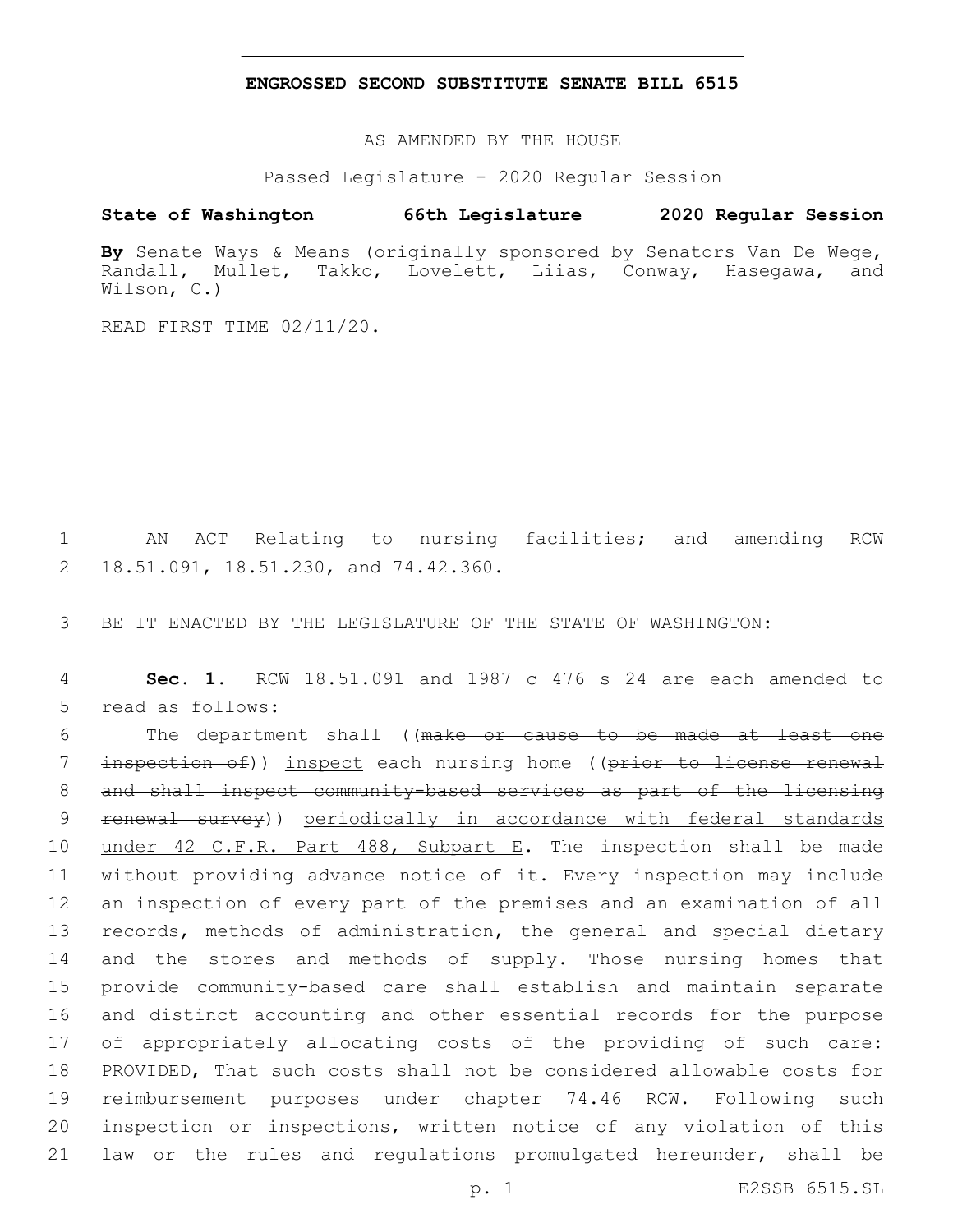1 given to the applicant or licensee and the department. The notice shall describe the reasons for the facility's noncompliance. The department may prescribe by regulations that any licensee or applicant desiring to make specified types of alterations or additions to its facilities or to construct new facilities shall, before commencing such alteration, addition or new construction, submit its plans and specifications therefor to the department for preliminary inspection and approval or recommendations with respect to compliance with the regulations and standards herein authorized.

 **Sec. 2.** RCW 18.51.230 and 1981 2nd ex.s. c 11 s 4 are each 11 amended to read as follows:

 The department shall, in addition to any inspections conducted 13 pursuant to complaints filed pursuant to RCW 18.51.190, conduct ((at least one general inspection prior to license renewal of all nursing homes in the state without providing advance notice of such inspection. Periodically, such inspection shall take place in part 17 between the hours of 7 p.m. and 5 a.m. or on weekends)) a periodic general inspection of each nursing home in the state without 19 providing advance notice of such inspection. Such inspections must 20 conform to the federal standards for surveys under 42 C.F.R. Part 21 488, Subpart E.

 **Sec. 3.** RCW 74.42.360 and 2019 c 12 s 2 are each amended to read 23 as follows:

 (1) The facility shall have staff on duty twenty-four hours daily sufficient in number and qualifications to carry out the provisions 26 of RCW 74.42.010 through 74.42.570 and the policies, 27 responsibilities, and programs of the facility.

 (2) The department shall institute minimum staffing standards for nursing homes. Beginning July 1, 2016, facilities must provide a minimum of 3.4 hours per resident day of direct care. Direct care staff has the same meaning as defined in RCW 74.42.010. The minimum staffing standard includes the time when such staff are providing hands-on care related to activities of daily living and nursing- related tasks, as well as care planning. The legislature intends to increase the minimum staffing standard to 4.1 hours per resident day of direct care, but the effective date of a standard higher than 3.4 hours per resident day of direct care will be identified if and only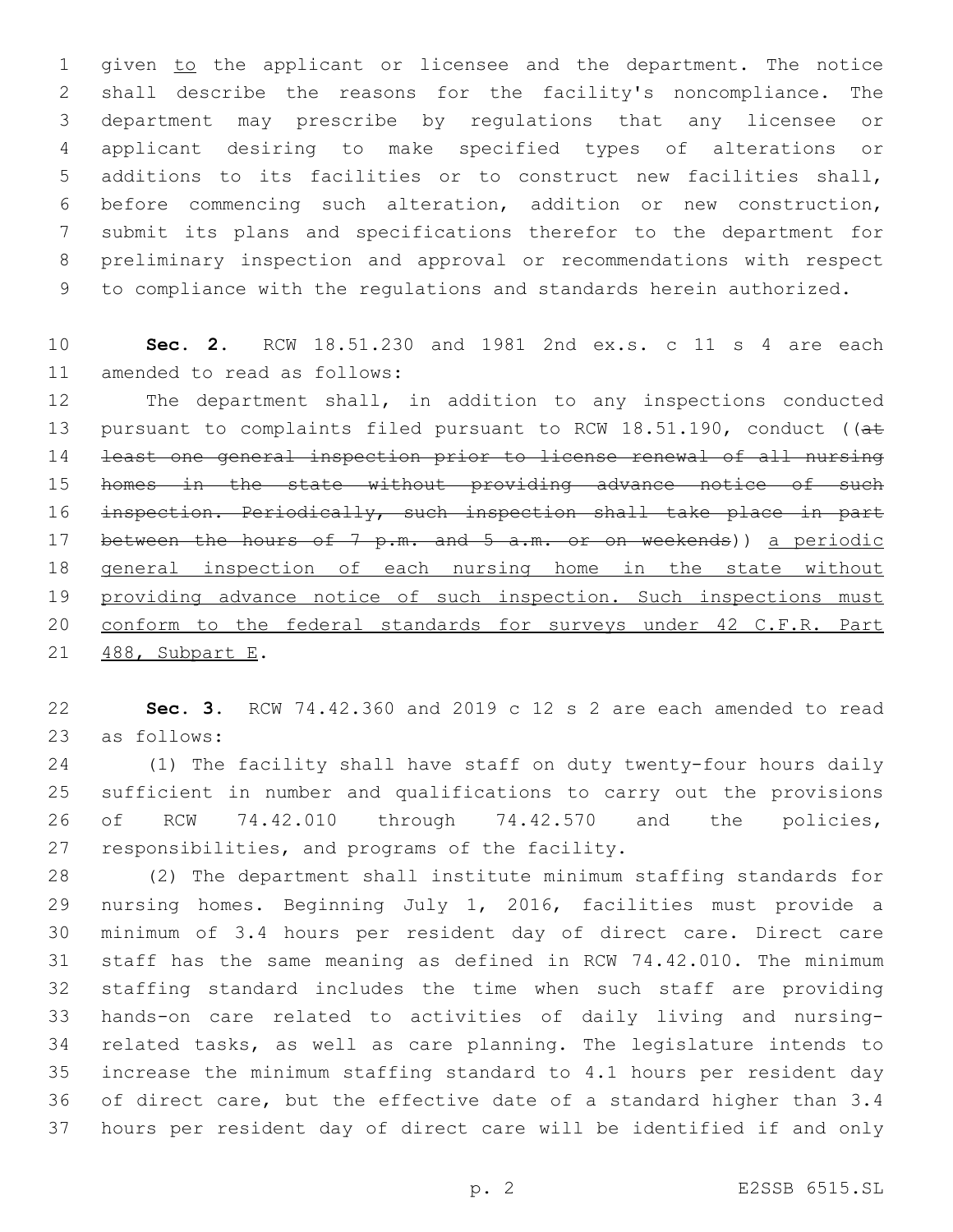if funding is provided explicitly for an increase of the minimum 2 staffing standard for direct care.

 (a) The department shall establish in rule a system of compliance of minimum direct care staffing standards by January 1, 2016. 5 Oversight must be done at least quarterly using the centers for medicare and medicaid services' payroll-based journal and nursing 7 home facility census and payroll data.

 (b) The department shall establish in rule by January 1, 2016, a system of financial penalties for facilities out of compliance with minimum staffing standards. No monetary penalty may be issued during 11 the implementation period of July 1, 2016, through September 30, 2016. If a facility is found noncompliant during the implementation period, the department shall provide a written notice identifying the staffing deficiency and require the facility to provide a sufficiently detailed correction plan to meet the statutory minimum staffing levels. Monetary penalties begin October 1, 2016. Monetary penalties must be established based on a formula that calculates the cost of wages and benefits for the missing staff hours. If a facility meets the requirements in subsection (3) or (4) of this section, the penalty amount must be based solely on the wages and benefits of certified nurse aides. The first monetary penalty for noncompliance must be at a lower amount than subsequent findings of noncompliance. Monetary penalties established by the department may not exceed two hundred percent of the wage and benefit costs that would have otherwise been expended to achieve the required staffing minimum hours per resident day for the quarter. A facility found out of compliance must be assessed a monetary penalty at the lowest penalty level if the facility has met or exceeded the requirements in subsection (2) of this section for three or more consecutive years. Beginning July 1, 2016, pursuant to rules established by the department, funds that are received from financial penalties must be used for technical assistance, specialized training, or an increase to the quality enhancement established in RCW 74.46.561.

 (c) The department shall establish in rule an exception allowing geriatric behavioral health workers as defined in RCW 74.42.010 to be recognized in the minimum staffing requirements as part of the direct care service delivery to individuals who have a behavioral health condition. Hours worked by geriatric behavioral health workers may be recognized as direct care hours for purposes of the minimum staffing requirements only up to a portion of the total hours equal to the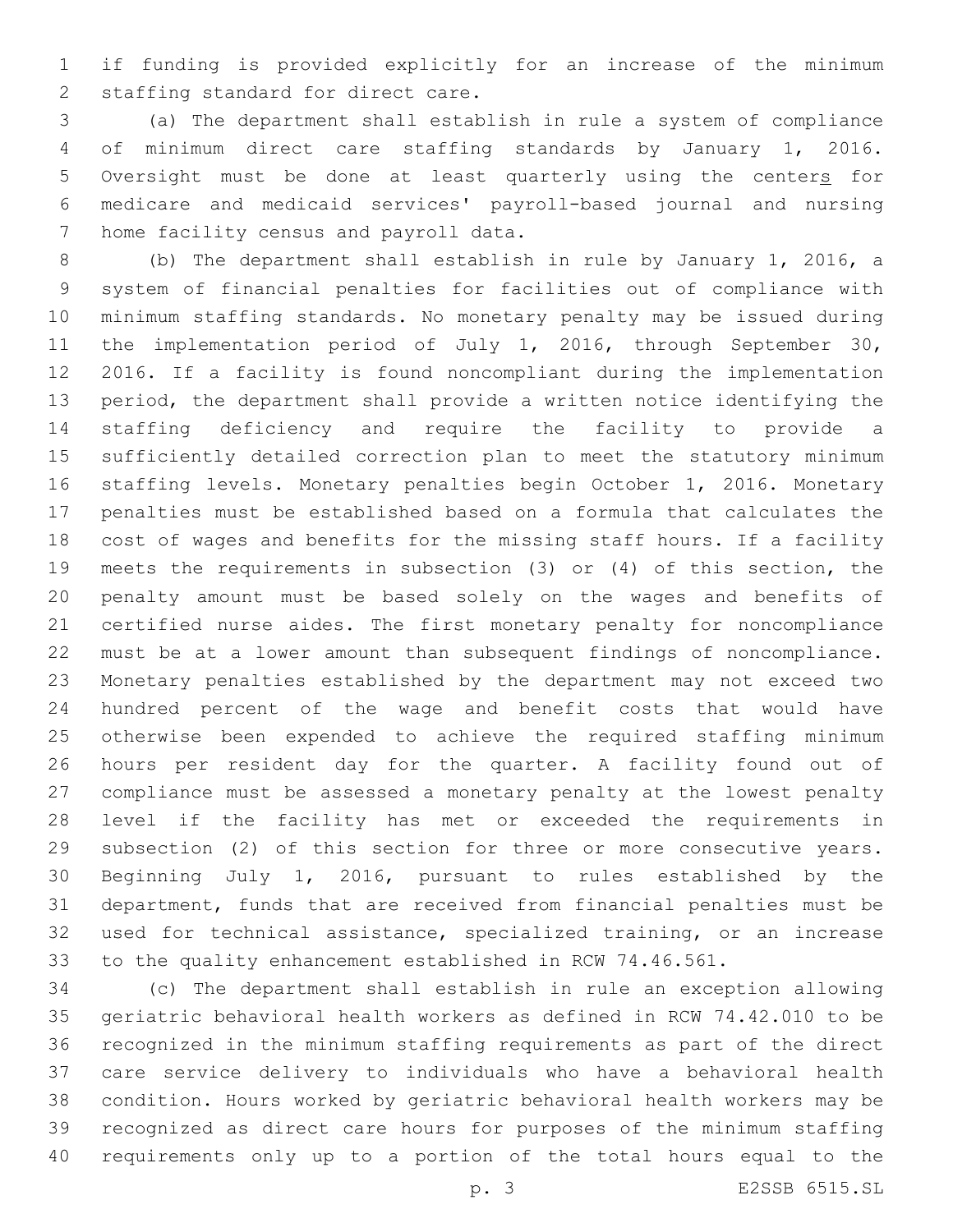proportion of resident days of clients with a behavioral health condition identified at that facility on the most recent semiannual minimum data set. In order to qualify for the exception:

(i) The worker must:4

 (A) Have a bachelor's or master's degree in social work, behavioral health, or other related areas; or6

 (B) Have at least three years experience providing care for individuals with chronic mental health issues, dementia, or intellectual and developmental disabilities in a long-term care or 10 behavioral health care setting; or

 (C) Have successfully completed a facility-based behavioral health curriculum approved by the department under RCW 74.39A.078;

 (ii) Any geriatric behavioral health worker holding less than a master's degree in social work must be directly supervised by an employee who has a master's degree in social work or a registered 16 nurse.

 (d)(i) The department shall establish a limited exception to the 3.4 hours per resident day staffing requirement for facilities demonstrating a good faith effort to hire and retain staff.

 (ii) To determine initial facility eligibility for exception consideration, the department shall send surveys to facilities anticipated to be below, at, or slightly above the 3.4 hours per resident day requirement. These surveys must measure the hours per resident day in a manner as similar as possible to the centers for medicare and medicaid services' payroll-based journal and cover the staffing of a facility from October through December of 2015, January through March of 2016, and April through June of 2016. A facility must be below the 3.4 staffing standard on all three surveys to be eligible for exception consideration. If the staffing hours per resident day for a facility declines from any quarter to another during the survey period, the facility must provide sufficient information to the department to allow the department to determine if the staffing decrease was deliberate or a result of neglect, which is the lack of evidence demonstrating the facility's efforts to maintain or improve its staffing ratio. The burden of proof is on the facility and the determination of whether or not the decrease was deliberate or due to neglect is entirely at the discretion of the department. If the department determines a facility's decline was deliberate or due to neglect, that facility is not eligible for an exception consideration.40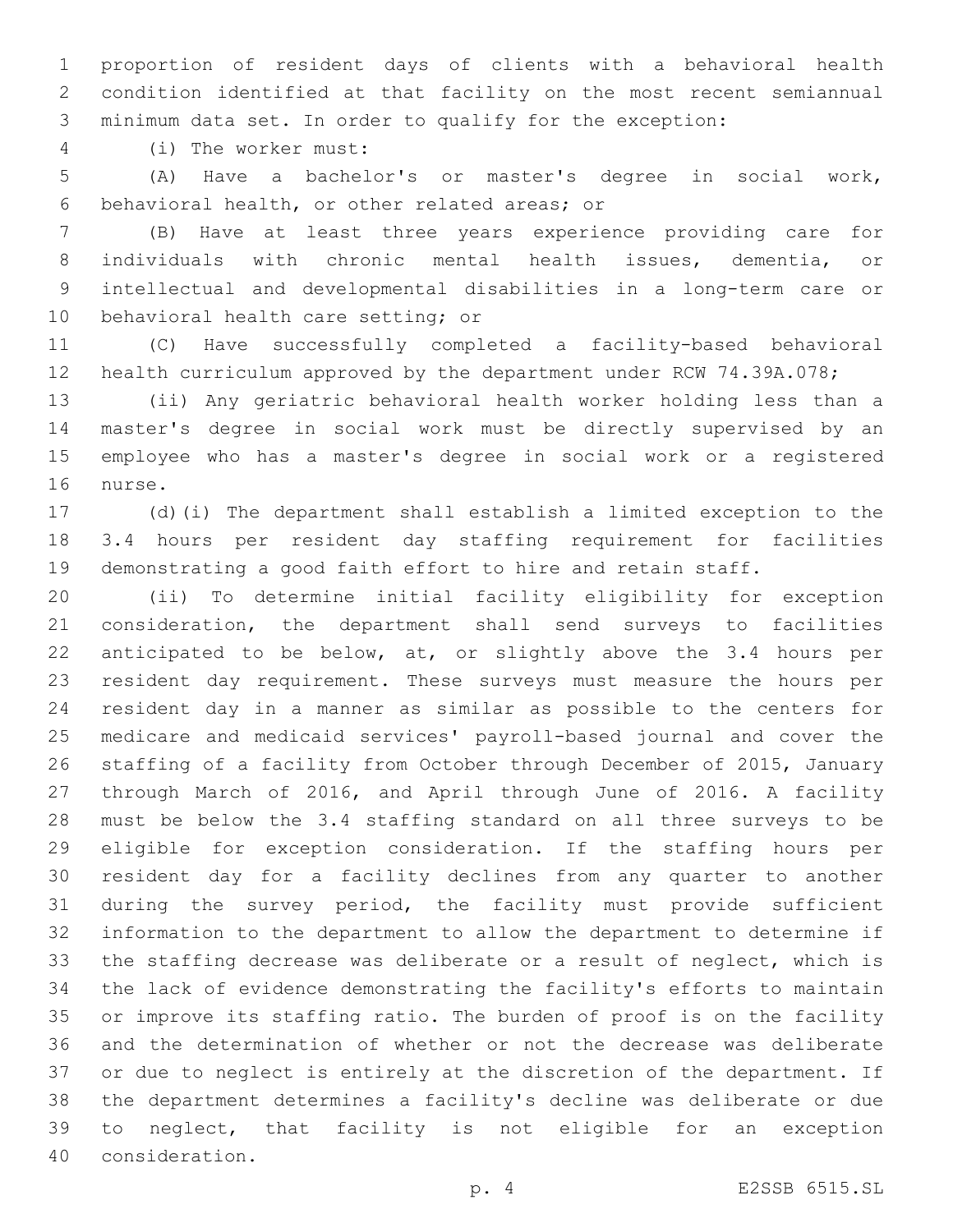(iii) To determine eligibility for exception approval, the department shall review the plan of correction submitted by the facility. Before a facility's exception may be renewed, the department must determine that sufficient progress is being made towards reaching the 3.4 hours per resident day staffing requirement. When reviewing whether to grant or renew an exception, the department must consider factors including but not limited to: Financial incentives offered by the facilities such as recruitment bonuses and other incentives; the robustness of the recruitment process; county employment data; specific steps the facility has undertaken to improve retention; improvements in the staffing ratio compared to the baseline established in the surveys and whether this trend is continuing; and compliance with the process of submitting staffing data, adherence to the plan of correction, and any progress toward meeting this plan, as determined by the department.

 (iv) Only facilities that have their direct care component rate increase capped according to RCW 74.46.561 are eligible for exception consideration. Facilities that will have their direct care component rate increase capped for one or two years are eligible for exception consideration through June 30, 2017. Facilities that will have their direct care component rate increase capped for three years are eligible for exception consideration through June 30, 2018.

 (v) The department may not grant or renew a facility's exception if the facility meets the 3.4 hours per resident day staffing requirement and subsequently drops below the 3.4 hours per resident 26 day staffing requirement.

 (vi) The department may grant exceptions for a six-month period per exception. The department's authority to grant exceptions to the 29 3.4 hours per resident day staffing requirement expires June 30, 2018.30

 (3)(a) Large nonessential community providers must have a registered nurse on duty directly supervising resident care twenty-33 four hours per day, seven days per week.

 (b)(i) The department shall establish a limited exception process 35 ((to facilities)) for large nonessential community providers that can demonstrate a good faith effort to hire a registered nurse for the last eight hours of required coverage per day. In granting an 38 exception, the department may consider the competitiveness of the wages and benefits offered as compared to nursing facilities in 40 comparable geographic or metropolitan areas within Washington state,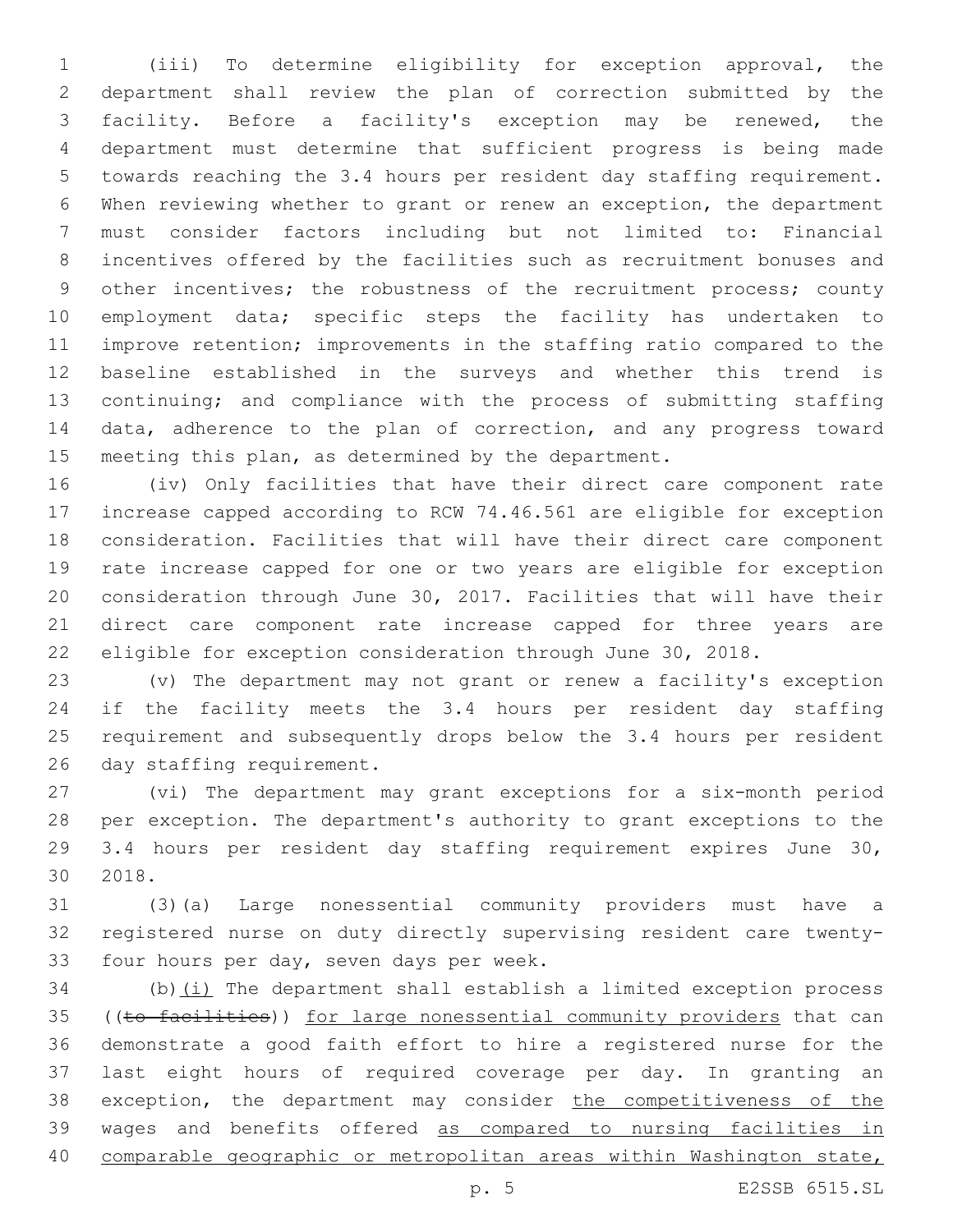1 the provider's recruitment and retention efforts, and the 2 availability of registered nurses in the particular geographic area. 3 A one-year exception may be granted and may be renewable ((for up to 4 three consecutive years)); however, the department may limit the 5 admission of new residents, based on medical conditions or 6 complexities, when a registered nurse is not on-site and readily 7 available. If a ((facility)) large nonessential community provider 8 receives an ((exemption)) exception, that information must be 9 included in the department's nursing home locator. ( $(After June -30,$  $10 \t 2019)$ 

11 (ii) By August 1, 2023, and every three years thereafter, the 12 department, along with a stakeholder work group established by the 13 department, shall conduct a review of the exceptions process to 14 determine if it is still necessary. As part of this review, the 15 department shall provide the legislature with a report that includes 16 enforcement and citation data for large nonessential community 17 providers that were granted an exception in the three previous fiscal 18 years in comparison to those without an exception. The report must 19 include a similar comparison of data, provided to the department by 20 the long-term care ombuds, on long-term care ombuds referrals for 21 large nonessential community providers that were granted an exception 22 in the three previous fiscal years and those without an exception. 23 This report, along with a recommendation as to whether the exceptions 24 process should continue, is due to the legislature by December 1st of 25 each year in which a review is conducted. Based on the 26 recommendations outlined in this report, the legislature may take 27 action to end the exceptions process.

 (4) Essential community providers and small nonessential community providers must have a registered nurse on duty directly supervising resident care a minimum of sixteen hours per day, seven days per week, and a registered nurse or a licensed practical nurse on duty directly supervising resident care the remaining eight hours 33 per day, seven days per week.

34 (5) For the purposes of this section, "behavioral health 35 condition" means one or more of the behavioral symptoms specified in 36 section E of the minimum data set.

> Passed by the Senate March 12, 2020. Passed by the House March 12, 2020. Approved by the Governor March 31, 2020.